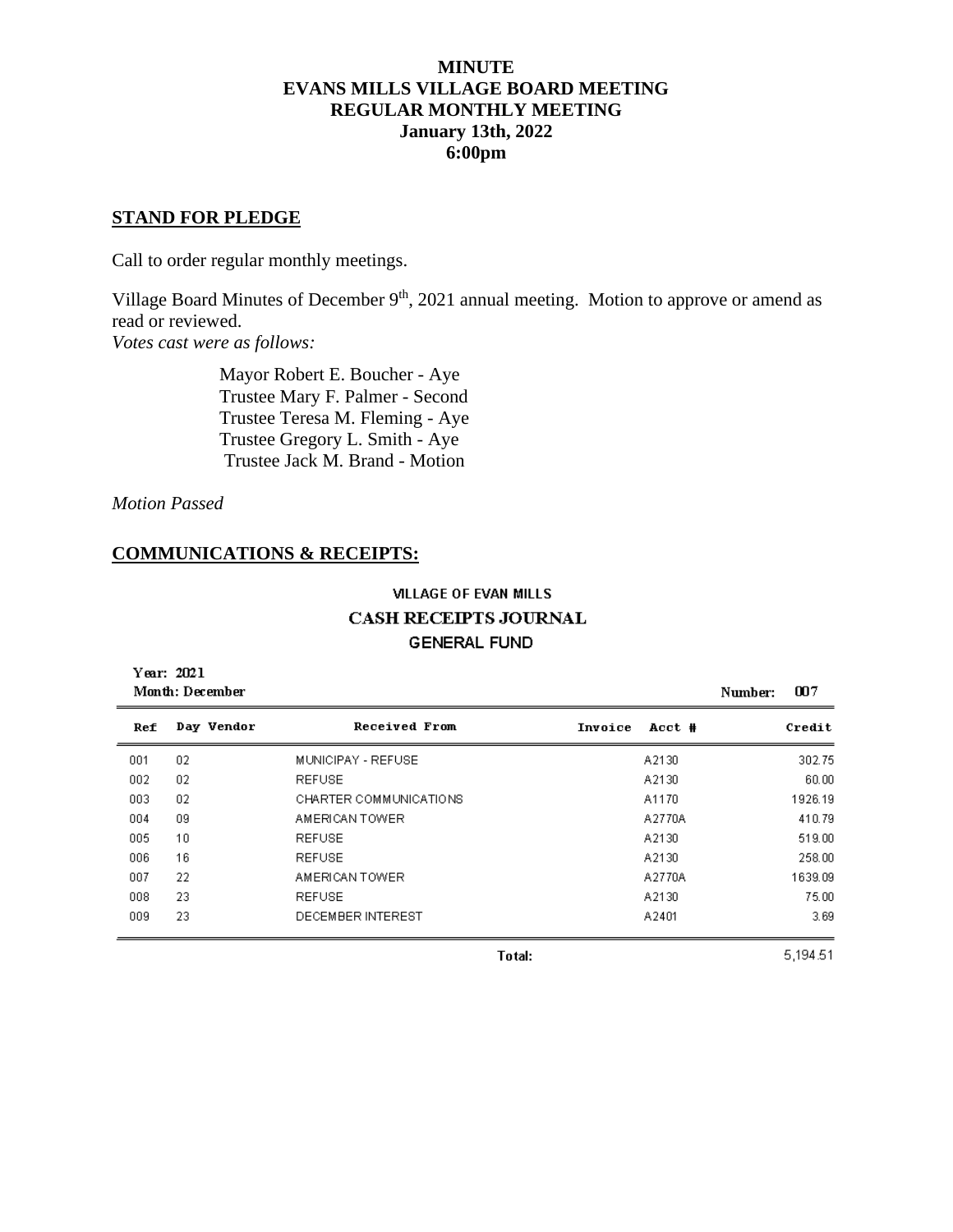# **VILLAGE OF EVAN MILLS CASH RECEIPTS JOURNAL WATER FUND**

| Year: 2021<br>Month: December |            |                        |                   | 007<br>Number: |
|-------------------------------|------------|------------------------|-------------------|----------------|
| Ref                           | Day Vendor | Received From          | Invoice<br>Acct # | Credit         |
| 001                           | 02         | <b>WATER DEPOSIT</b>   | FX2140            | 169.51         |
| 002                           | 02         | WATER PENALTY DEPOSIT  | FX2148            | 25.80          |
| 005                           | 10         | WATER RECIEPTS         | FX2140            | 540.87         |
| 007                           | 14         | Q2 MuniciPay Transfer  | FX391             | 2291.27        |
| 008                           | 14         | WATER RECIEPTS DEPOSIT | FX2140            | 20388.94       |
| 009                           | 14         | WATER PENALTY RECEIPTS | FX2148            | 16.76          |
| 010                           | 23         | WATER RECEIPTS         | FX2140            | 2653.78        |
| 011                           | 23         | WATER PENALTY RECEIPTS | FX2148            | 10.00          |
| 012                           | 31         | DECEMBER INTEREST      | FX2401            | 0.99           |
|                               |            |                        | Total:            | 26,097.92      |

| 0039 | 12/31/21 | DECEMBER H20 DEBT RECEIPTS     | <b>FX201</b>   | 8.074.71 | 0.00     |
|------|----------|--------------------------------|----------------|----------|----------|
| 0040 | 12/31/21 | DECEMBER H20 DEBT RECEIPTS     | <b>FX2140A</b> | 0.00     | 8.074.71 |
| 0041 | 12/31/21 | DECEMBER H20 DEBT PENALTIES    | <b>FX201</b>   | 46.91    | 0.00     |
| 0042 | 12/31/21 | DECEMBER H20 DEBT PENALTIES    | <b>FX2148A</b> | 0.00     | 46.91    |
| 0043 | 12/31/21 | Q2 MUNICIPAY H20 DEBT TRANSFER | <b>FX201</b>   | 1.762.87 | 0.00     |
| 0044 | 12/31/21 | Q2 MUNICIPAY H2O DEBT TRANSFER | <b>FX2140A</b> | 0.00     | 1.762.87 |
| 0045 | 12/31/21 | DECEMBER H20 DEBT INTEREST     | <b>FX201</b>   | 0.35     | 0.00     |
| 0046 | 12/31/21 | DECEMBER H20 DEBT INTEREST     | FX2401         | 0.00     | 0.35     |
|      |          |                                |                |          |          |

\$9,884.84

 $\frac{1}{2} \left( \frac{1}{2} \right)$ 

#### **VILLAGE OF EVAN MILLS**

# CASH RECEIPTS JOURNAL SEWER FUND

| Year: 2021<br>Month: December | 007<br>Number: |                        |                   |         |
|-------------------------------|----------------|------------------------|-------------------|---------|
| Ref                           | Day Vendor     | Received From          | Invoice<br>Acct # | Credit  |
| 001                           | 02             | SEWER RECEIPTS         | G2120             | 71.70   |
| 002                           | 02             | SEWER PENALTY RECEIPTS | G2128             | 37.50   |
| 003                           | 10             | SEWER RECEIPTS         | G2120             | 907.50  |
| 004                           | 16             | SEWER RECEIPTS         | G2120             | 3495.00 |
| 005                           | 16             | SEWER PENALTY DEPOSIT  | G2128             | 22.50   |
| 006                           | 14             | Q2 MuniciPay Transfer  | G391              | 2039.25 |
| 007                           | 23             | SEWER DEPOSIT          | G2120             | 4031.25 |
| 008                           | 23             | SEWER PENALTY DEPOSIT  | G2128             | 18.75   |
| 009                           | 31             | DECEMBER INTEREST      | G2401             | 0.94    |

Total:

10,624.39

# **VILLAGE TOTAL: \$ 51,801.66**

# **LIBRARY TOTAL: \$ 45.41**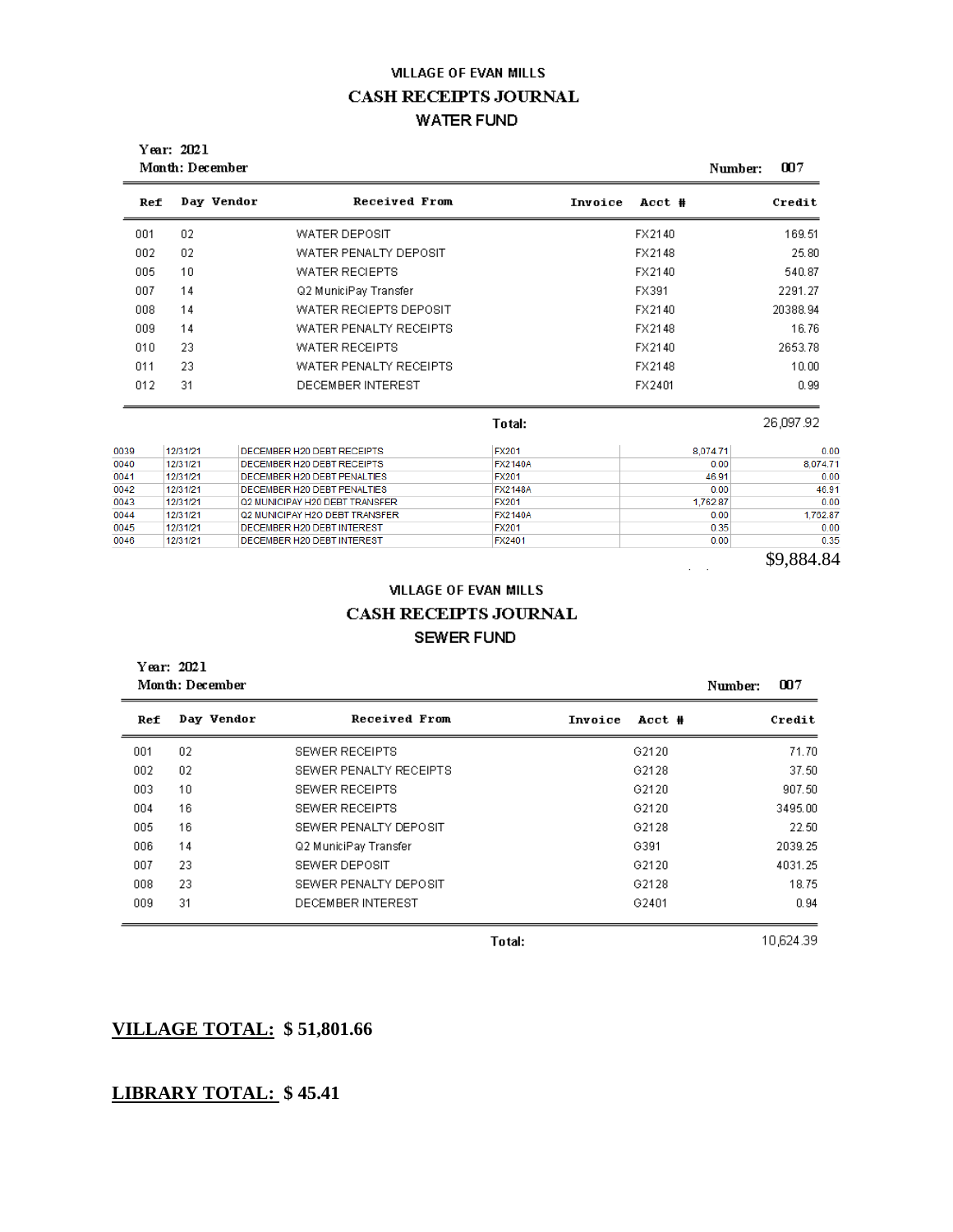### **BUSINESS - AUDITED VOUCHERS:**

**GENERAL FUND:** A motion to pay bills on audited s Abstract #8, claims #144-166, totaling \$29,628.17.

*Votes cast were as follows:*

Mayor Robert E. Boucher - Aye Trustee Mary F. Palmer - Motion Trustee Teresa M. Fleming - Aye Trustee Gregory L. Smith – Second Trustee Jack M. Brand – Aye

### *Motion Passed*

**WATER FUND:** A motion to pay bills on audited Abstract #8, claims #58-65, totaling \$3,266.83.

*Votes cast were as follows:*

 Mayor Robert E. Boucher - Aye Trustee Mary F. Palmer - Motion Trustee Teresa M. Fleming - Aye Trustee Gregory L. Smith – Second Trustee Jack M. Brand – Aye

# *Motion Passed*

**SEWER FUND:** A motion to pay bills on audited Abstract #8, claims #46-50, totaling \$3,179.76.

*Votes cast were as follows:*

Mayor Robert E. Boucher - Aye Trustee Mary F. Palmer - Motion Trustee Teresa M. Fleming - Aye Trustee Gregory L. Smith – Second Trustee Jack M. Brand – Aye

*Motion Passed*

*\*LIBRARY FUND: Village will submit bills on behalf of the Village Library on audited* Abstract #8*, totaling \$673.91. No votes to be cast.*

### **CODE ENFORCMENT UPDATE:**

#### **POLICE UPDATE:**

#### **UPDATE FROM DPW SUPERINTENDENT:**

Water Meters Water Quality Tests

#### **RESIDENTS:**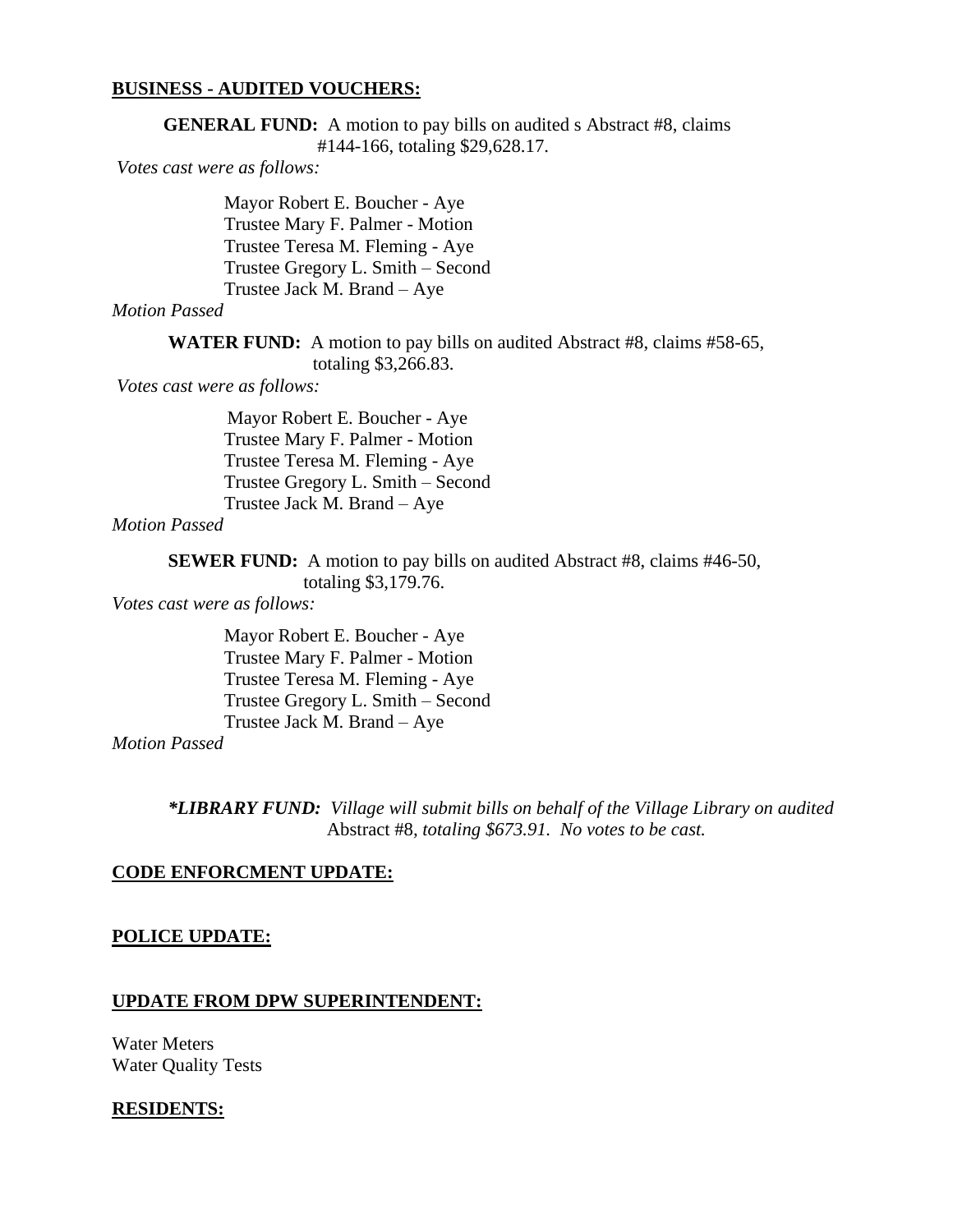# **VILLAGE WIDE GARAGE SALE DATE**

- May  $14<sup>th</sup>$ , 2022 Village Wide Garage Sale.

# **RESOLUTION FOR LAW NO. 1 OF 2022**

A resolution will be presented at the next regular board meeting (February 10, 2022) to amend Local Law No. 1 of 2004 to enact new provisions relating to removal of snow and ice. A public hearing will be scheduled for March 2022.

*Votes cast were as follows:*

 Mayor Robert E. Boucher - Aye Trustee Mary F. Palmer - Aye Trustee Teresa M. Fleming - Aye Trustee Gregory L. Smith - Motion Trustee Jack M. Brand – Second

*Motion Passed*

# **BUDGET WORKSHOP/MEETING**

Budget meeting to occur with Robert, Mary, and Sammy. *Votes cast were as follows:*

> Mayor Robert E. Boucher - Aye Trustee Mary F. Palmer - Aye Trustee Teresa M. Fleming - Motion Trustee Gregory L. Smith - Second Trustee Jack M. Brand - Aye

*Motion Passed*

# **EXECUTIVE SESSION**

A motion to enter into executive session to discuss personnel matters. *Votes cast were as follows:*

> Mayor Robert E. Boucher - Aye Trustee Mary F. Palmer - Motion Trustee Teresa M. Fleming - Aye Trustee Gregory L. Smith - Aye Trustee Jack M. Brand - Second

*Motion Passed*

A motion to close executive session. *Votes cast were as follows:*

> Mayor Robert E. Boucher - Aye Trustee Mary F. Palmer - Second Trustee Teresa M. Fleming - Aye Trustee Gregory L. Smith - Motion Trustee Jack M. Brand - Aye

*Motion Passed*

# **REOPEN REGULAR MEETING**

A motion to reopen the regular monthly meeting. *Votes cast were as follows:*